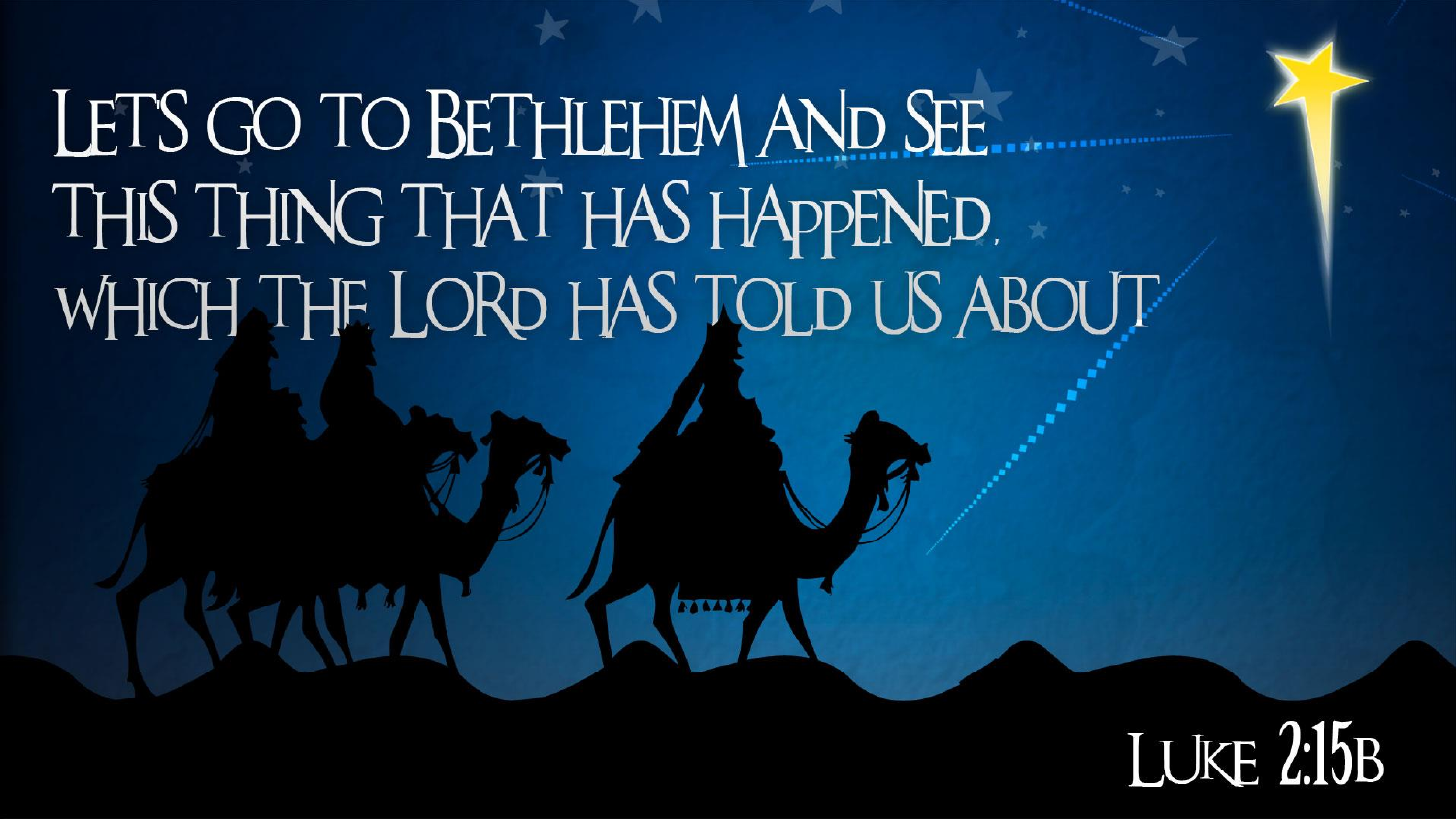# Luke 2:8-14

<sup>8</sup> And in the same region there were shepherds out in the field, keeping watch over their flock by night. <sup>9</sup> And an angel of the Lord appeared to them, and the glory of the Lord shone around them, and they were filled with great fear. <sup>10</sup> And the angel said to them, "Fear not, for behold, I bring you **good news of great joy** that will be for all the people.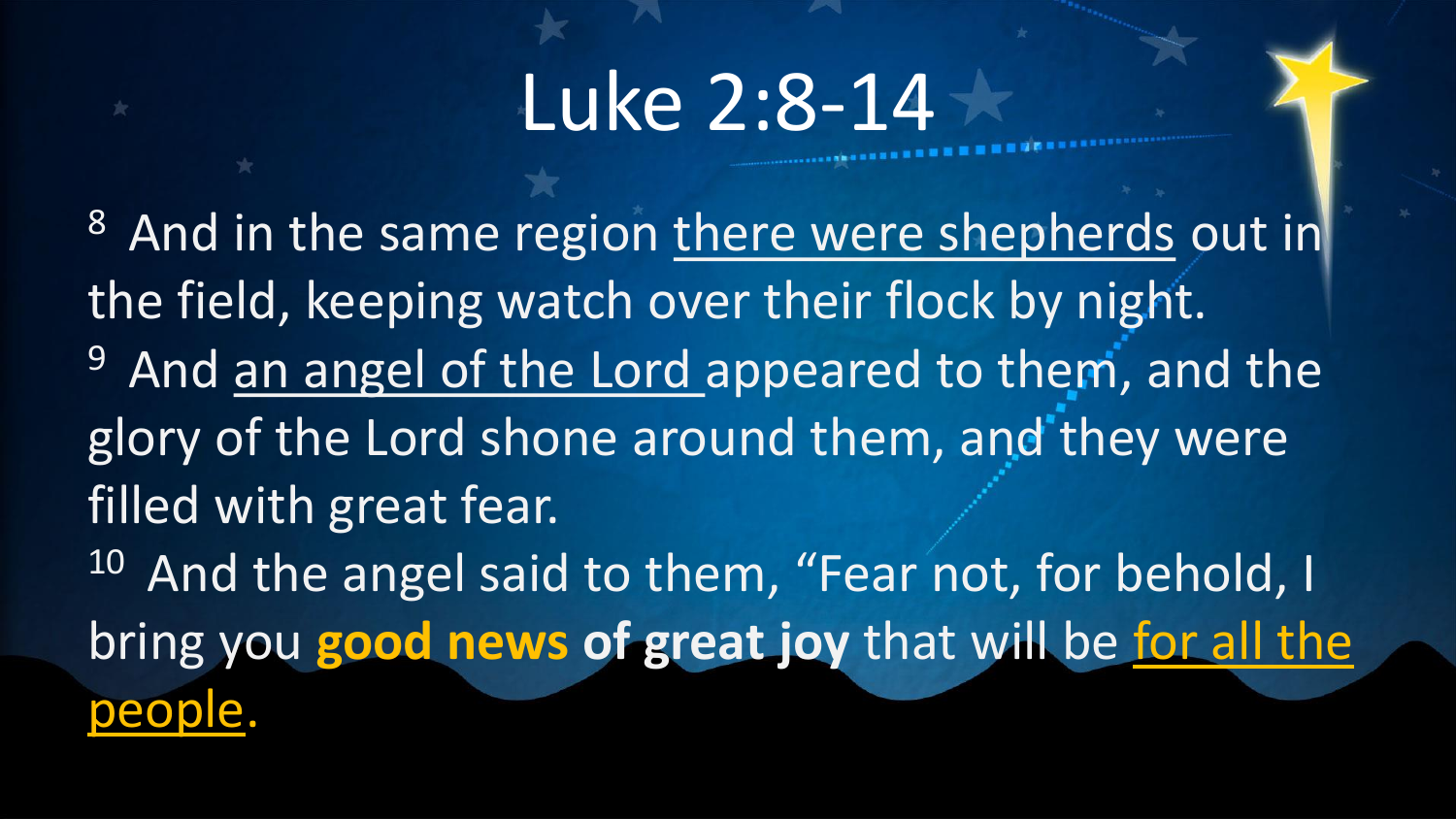**The Excellence of God;** 

Good Because All God's Works are Good: **Gen 1:31; Psalm 34:8**

*Psalm 34:8 Oh, taste and see that the LORD is good! Blessed is the man who takes refuge in him!*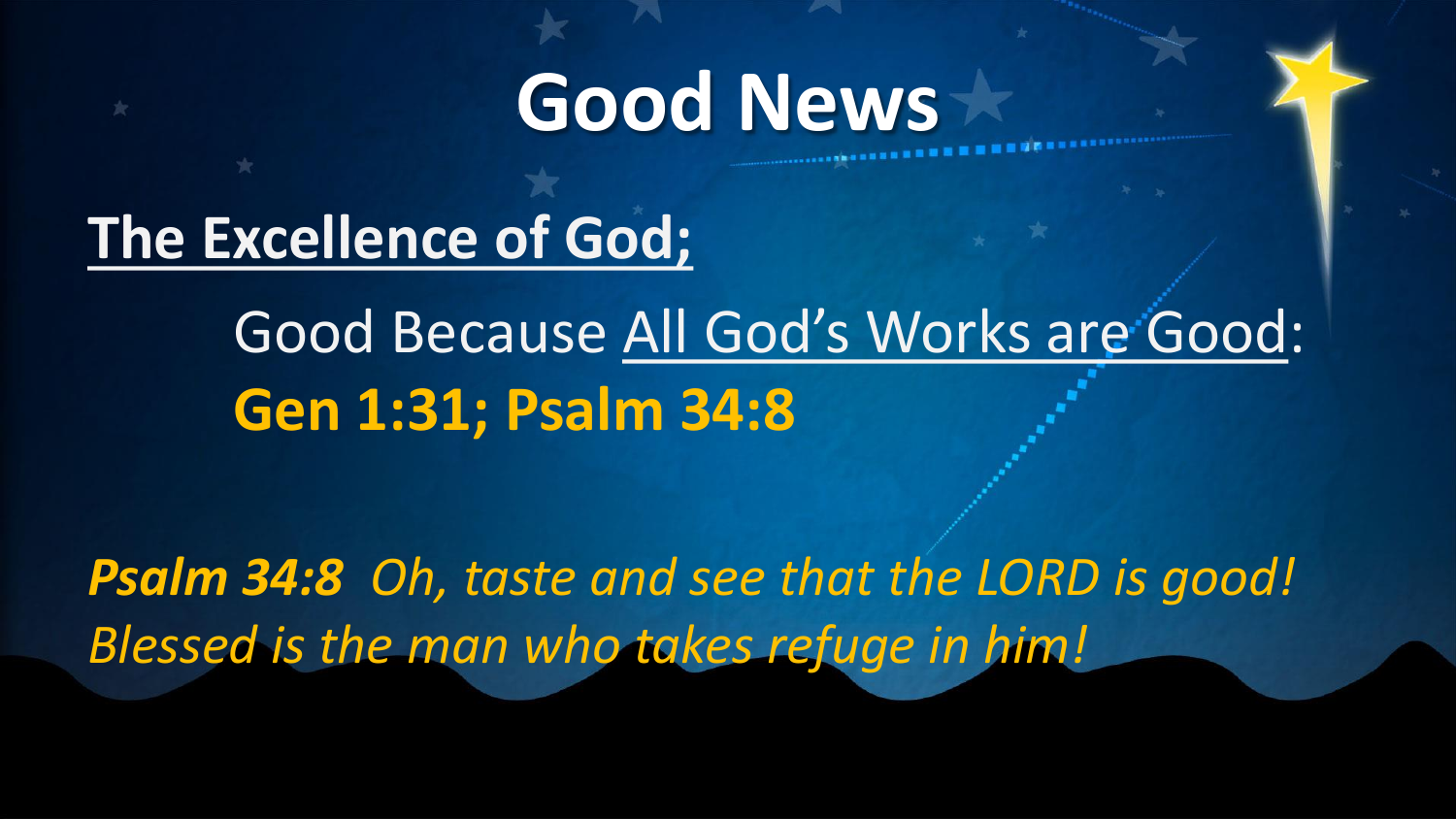#### **The Essence of God:**

• Good Because God's Name is Good: **Psalm 52:9**

• Good Because God is Good: **I Chron 16:34 Psalm 119:68**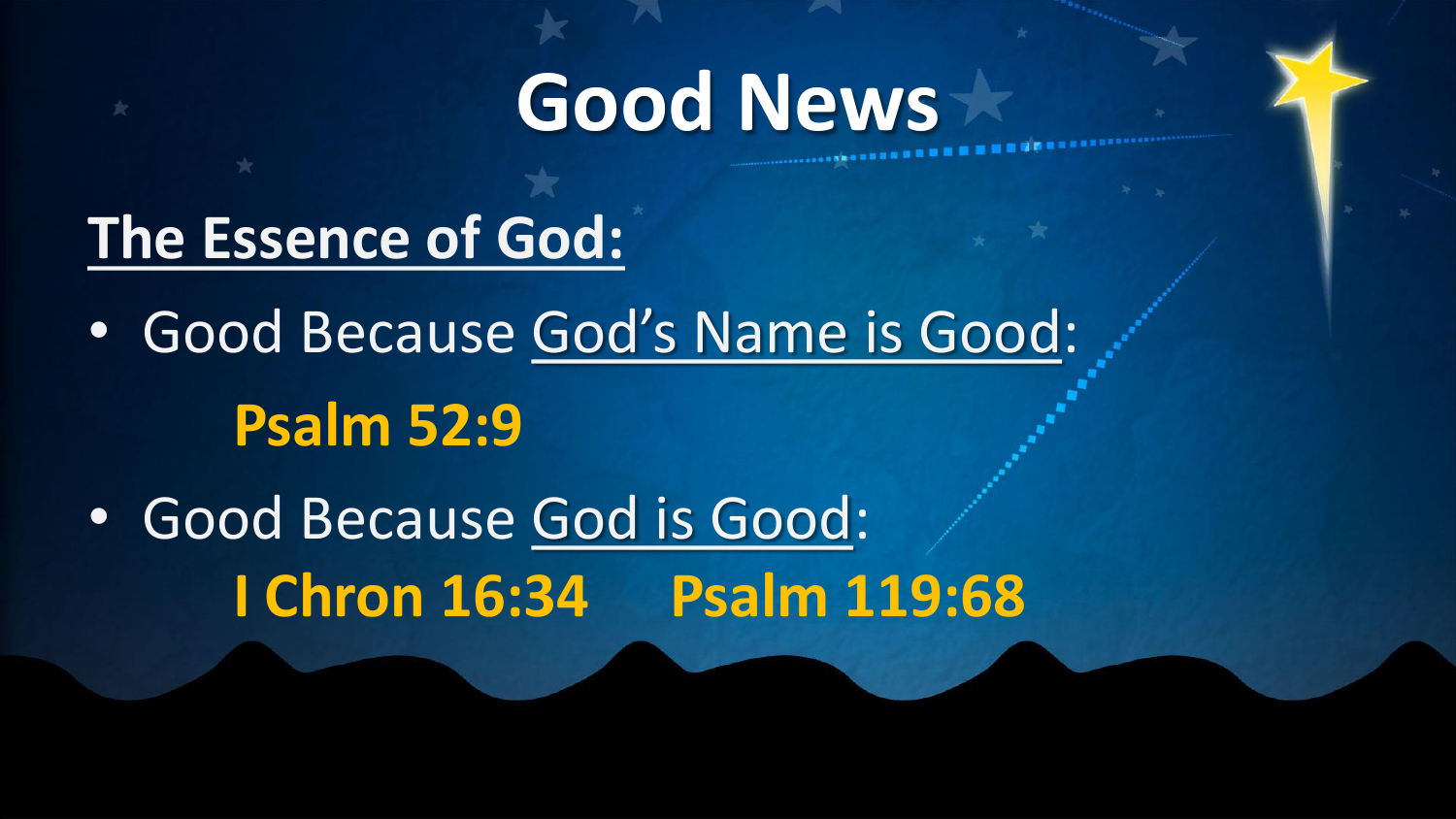#### **The Expectation of God:**

•

1. Good Because God's Work in You in Good: **Phil 1:6**

*Philippians 1:6 "And I am sure of this, that he who began a good work in you will bring it to completion at the day of Jesus Christ.*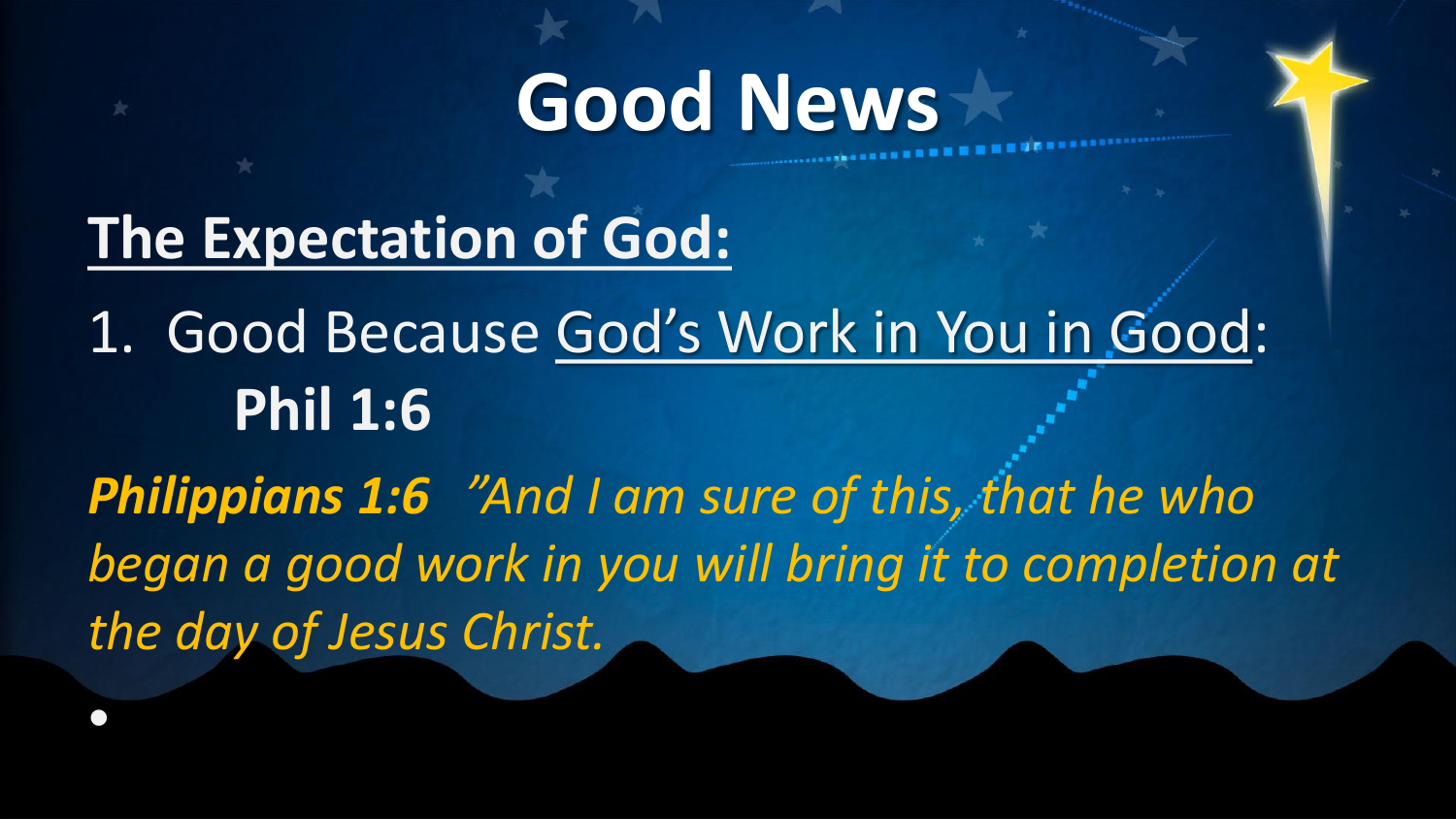### **The Expectation of God:**

2. Good Because Only God Can Work It Together For Good: **Rom 8:28,29** "To be conformed To the Image of His Son"

*Romans 8:28-29 And we know that for those who love God all things work together for good, for those who are called according to his purpose. <sup>29</sup>For those whom he foreknew he also predestined to be conformed to the image of his Son, in order that he might be the firstborn among many brothers.*